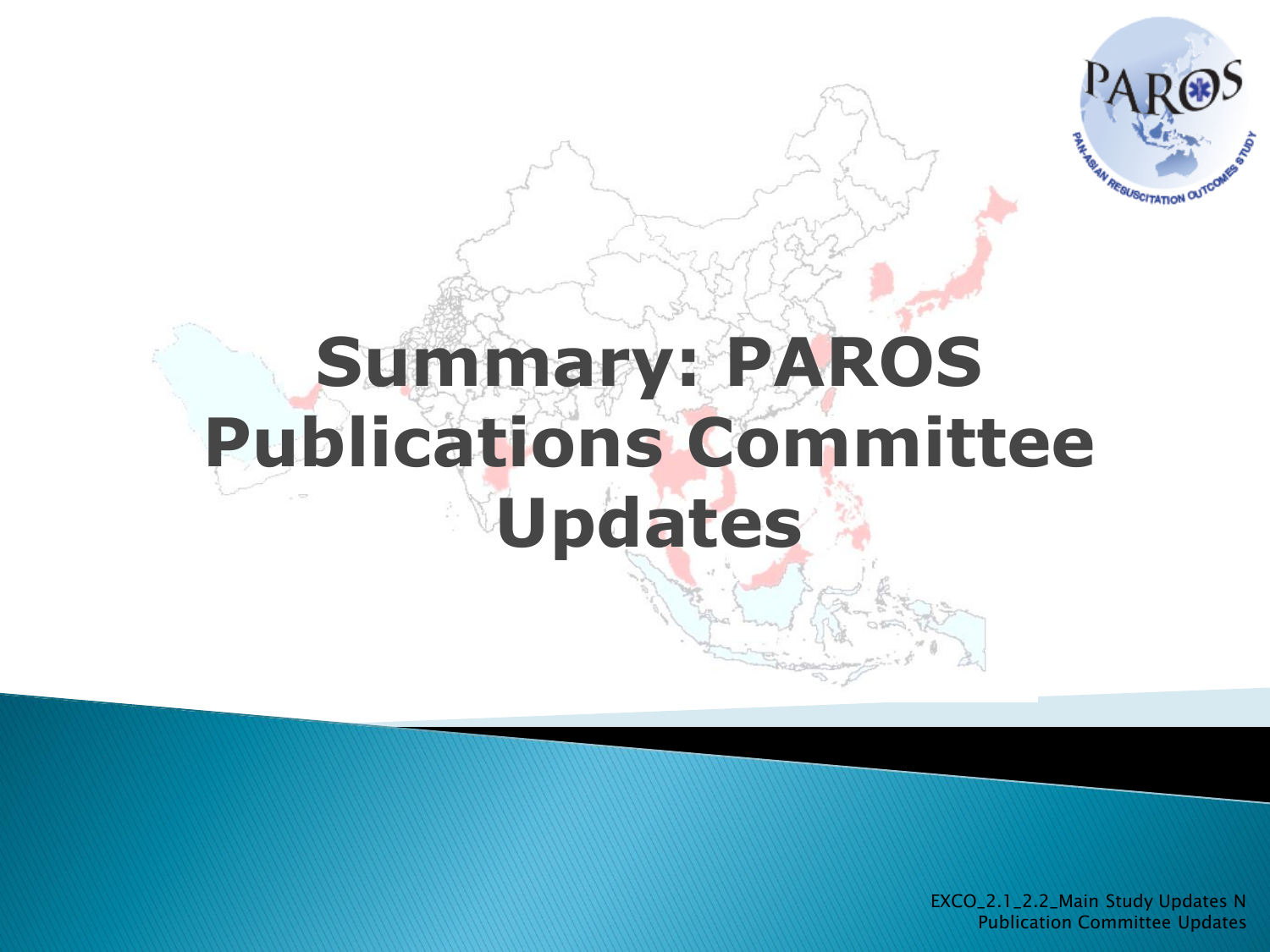## **PAROS Main Paper**

▶ Cost-effectiveness of Modifiable Factors for OHCA Survival

**Title: Strategies to Improve Survival Outcomes of Out-Of-Hospital Cardiac Arrest (OHCA) Given a Fixed Budget: A Simulation Study**

Target Journal: Circulation

Timeline: Submission by end May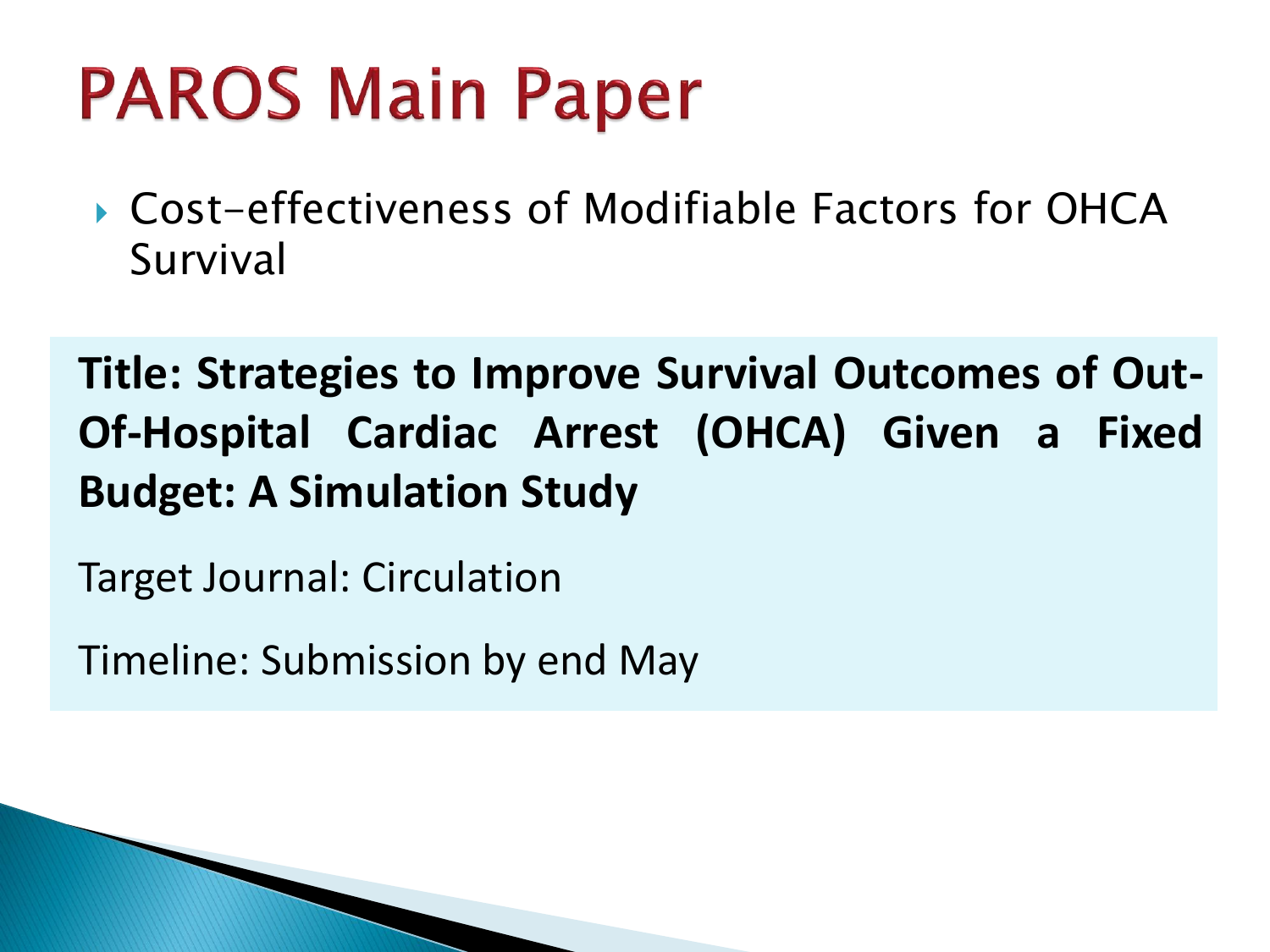## **Proposals Withdrawn**

- due to timeline and lack of progress

| <b>Study Title</b>                                                                         | Date of           | <b>First Author</b> | Status updates    | <b>Topic</b>  |
|--------------------------------------------------------------------------------------------|-------------------|---------------------|-------------------|---------------|
|                                                                                            | <b>Approval</b>   |                     | <b>June 2019</b>  | <b>Status</b> |
| EGDT/ Hypothermia                                                                          | <b>June 2010</b>  | Dr Patrick Ko       | Withdrawn<br>2018 | Open to all   |
| Non-Cardiac OHCA in PAROS                                                                  | <b>April 2011</b> | Dr Young sun Ro     | Withdrawn<br>2018 | Open to all   |
| A survey on public access<br>defibrillation (PAD)<br>implementation among PAROS<br>members | <b>June 2014</b>  | Dr Sheng-Wen<br>Hou | Withdrawn         | Open to all   |
| Safety practices among Asia EMS                                                            | Oct 2014          | Dr Sarah Karim      | Withdrawn         | Open to all   |
| Relationship between OHCA<br>burden and cardiac arrest<br>outcomes                         | Oct 2014          | Dr Kuo Chan-Wei     | Withdrawn         | Open to all   |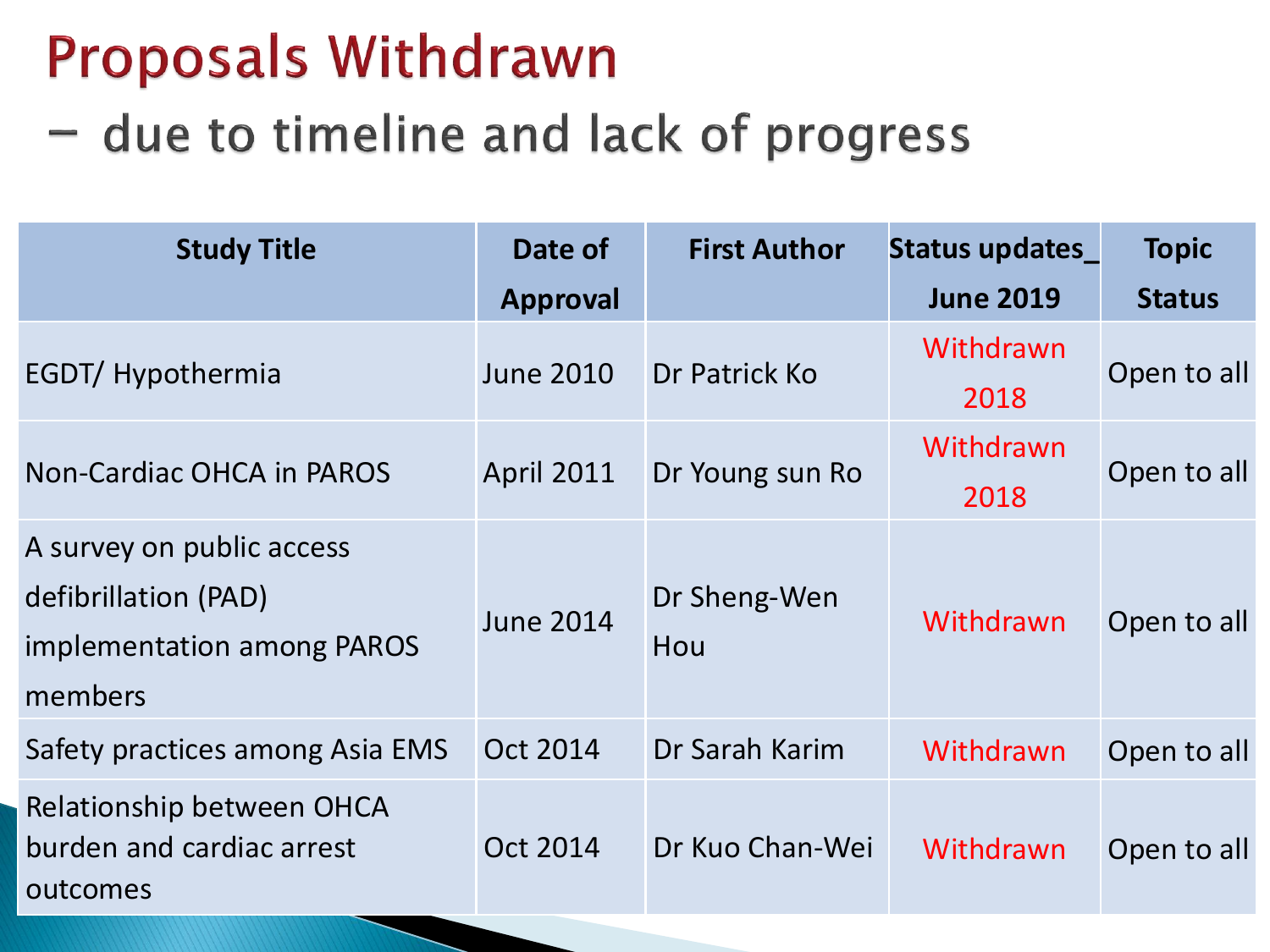## **Study Updates**

| <b>Study Title</b>                                                                                                            | <b>Approval</b>   | <b>First Author</b>   | <b>Status updates_June 2019</b>                                                                                              |
|-------------------------------------------------------------------------------------------------------------------------------|-------------------|-----------------------|------------------------------------------------------------------------------------------------------------------------------|
| In OHCAs, does shortening the<br>response time effect survival?                                                               | Oct 2010          | Dr Chiang<br>Wen-Chu  | Finished, and the abstract will be<br>submitted to 2019 ERC annual<br>meeting                                                |
| Predictive performance of<br>Termination-Of-Resuscitation<br>(TOR) rules in Asia: Are They<br><b>Accurate Enough?</b>         | <b>April 2014</b> | Dr Huang Yu-<br>Sheng | Under analysis by Dr. Hsu (her<br>MPH degree). Expects the final<br>completed results in July.                               |
| Time Interval between Collapse<br>and Return of Spontaneous<br><b>Circulation between Various</b><br><b>Outcomes in OHCA</b>  | June 2014         | Dr Sumitro            | Taken over by Dr Andrew Ho.<br>Analysis in progress                                                                          |
| <b>Outcome Prediction for OHCA</b><br><b>Patients Using Statistical</b><br><b>Computation Approaches</b>                      | <b>Nov 2015</b>   | Dr Liu Nan            | Analysis has been completed.<br>Target to complete the<br>manuscript before ICEM 2019.                                       |
| <b>Factors Influencing Bystander</b><br>Cardiopulmonary Resuscitation<br>and the Related Outcomes<br>across PAROS Communities | <b>Nov 2015</b>   | Dr Jonathan<br>Lu     | Data cleaning phase, target<br>timeline: preliminary report<br>within 6 months and finish the<br>manuscript within one year. |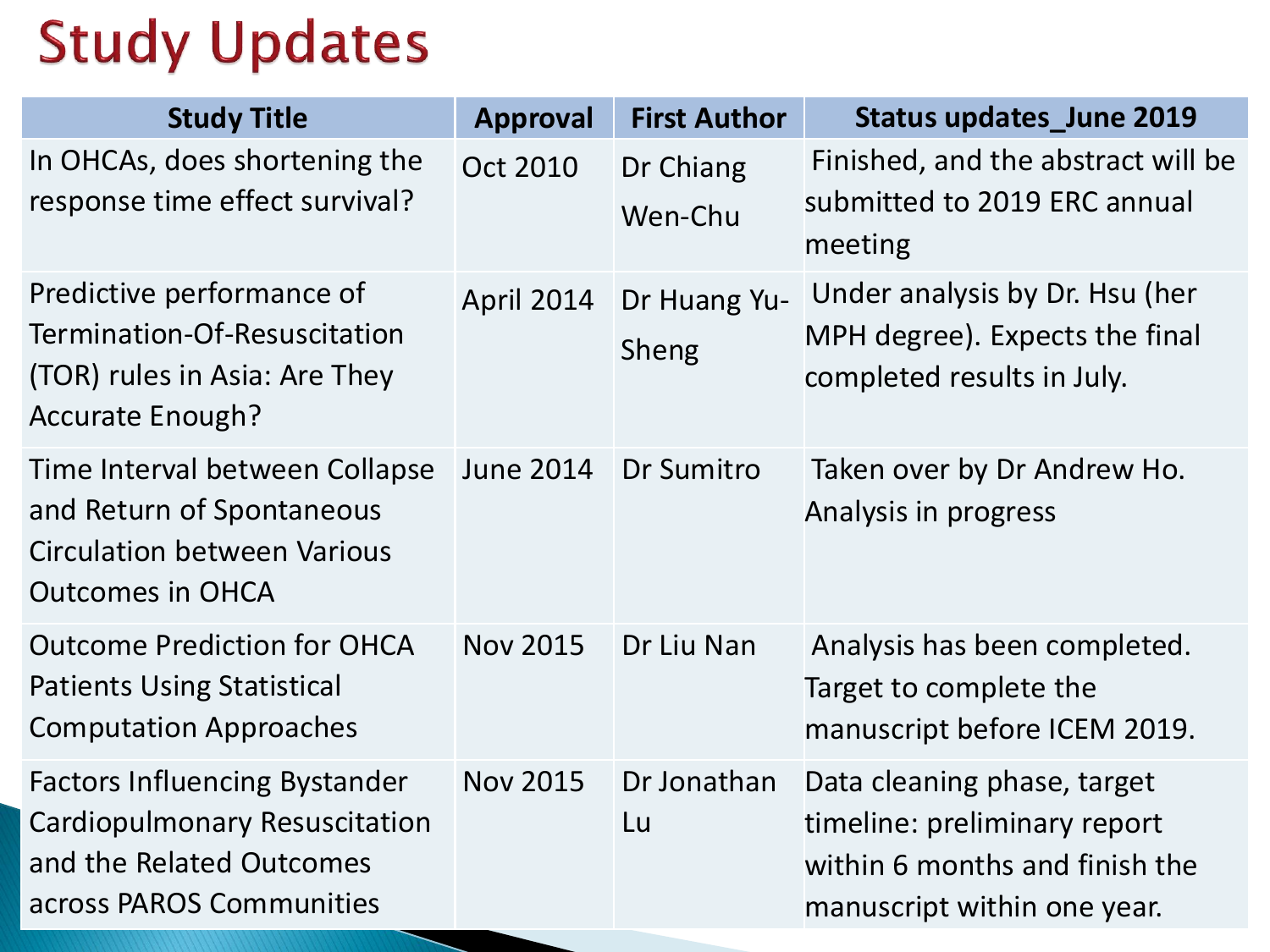| <b>Study Title</b>                                                                                                                                     | <b>Approval</b> | <b>First Author</b>                                | <b>Status updates_June 2019</b>                                                                                                                                                                                          |
|--------------------------------------------------------------------------------------------------------------------------------------------------------|-----------------|----------------------------------------------------|--------------------------------------------------------------------------------------------------------------------------------------------------------------------------------------------------------------------------|
| <b>Location Characteristics and</b><br>The Outcome Impact on OHCA<br>among PAROS Communities                                                           |                 | Nov 2015 Dr Patrick Ko                             |                                                                                                                                                                                                                          |
| Analyzing the utilization of<br><b>ECMO for OHCA in current</b><br>situation among PAROS<br>communities                                                |                 | Nov 2015 Dr Patrick Ko                             |                                                                                                                                                                                                                          |
| <b>Epidemiology of OHCA</b><br>between developing and<br>developed countries                                                                           |                 | Aug 2016 Takahiro Hara,<br><b>Dr Marcus</b><br>Ong |                                                                                                                                                                                                                          |
| Association of outcomes and<br>resuscitative efforts amongst<br>OHCA occurring at night in the<br>Asia-Pacific – a prospective,<br>observational study |                 |                                                    | Aug 2016 Dr Andrew Ho Published: Outcomes and<br>modifiable resuscitative<br>characteristics amongst Pan-Asian<br>out-of-hospital cardiac arrest<br>occurring at night. Medicine<br>(Baltimore). 2019 Mar;98(10):e14611. |
| <b>Resuscitation Academy (RA)</b><br>10-Step Implementations in<br>the Pan-Asian Resuscitation<br><b>Outcomes Study (PAROS) group</b>                  | Aug 2016        | Dr Marcus<br>Ong                                   | Ongoing                                                                                                                                                                                                                  |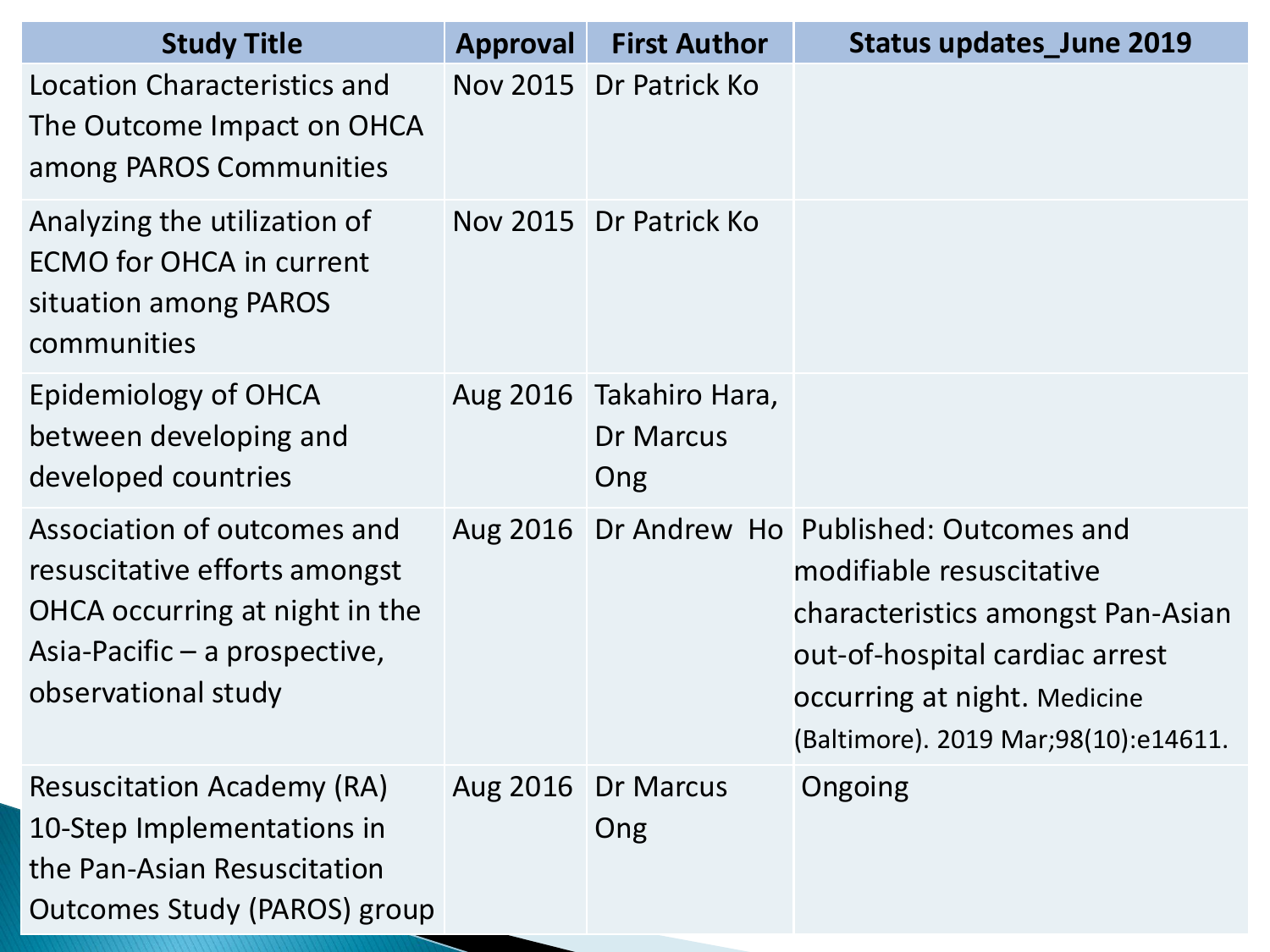| <b>Study Title</b>                                                                                                                               | <b>Approval</b>  | <b>First Author</b>                                           | <b>Status updates June 2019</b>                             |
|--------------------------------------------------------------------------------------------------------------------------------------------------|------------------|---------------------------------------------------------------|-------------------------------------------------------------|
| Arrest to first compression<br>time and survival outcome in<br>witness OHCA.                                                                     | Aug 2016         | Dr Yu Jin Lee                                                 |                                                             |
| The Outcomes of Traumatic<br>or Injured OHCA and<br><b>Ventricular Fibrillation</b>                                                              | Aug 2016         | Dr Yen-Pin Chen,<br>Dr Sot Shih-<br>Hung Liu<br>Dr Patrick Ko |                                                             |
| Comparison of dispatcher-<br>assisted cardiopulmonary<br>resuscitation (DA-CPR)<br>practices among Pan-Asian<br>Countries: A web-based<br>survey | Dec 2016         | Desmond Mao                                                   | Dr Ng Yih Yng, Dr Dr Desmond Mao in-charge of<br>the study. |
| Percutaneous coronary<br>intervention provision and<br>outcomes among<br>cardiogenic OHCA in Asian<br>countries                                  | <b>July 2017</b> | Dr Takashi<br>Tagami                                          | Analysis phase                                              |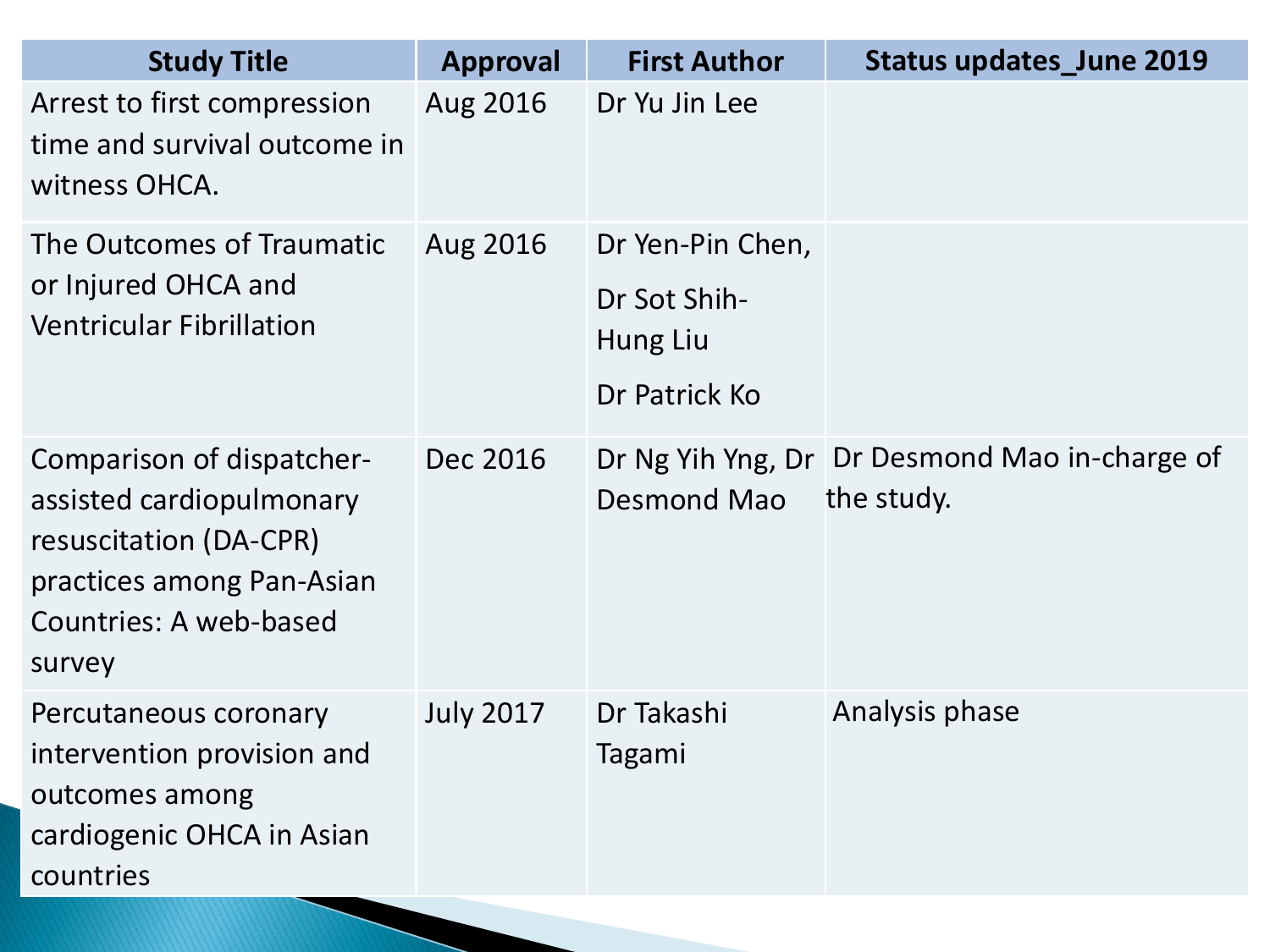| <b>Study Title</b>                                                                                                                                                                          | <b>Approval</b>  | <b>First Author</b>  | <b>Status updates_June 2019</b>                                                                                                                     |
|---------------------------------------------------------------------------------------------------------------------------------------------------------------------------------------------|------------------|----------------------|-----------------------------------------------------------------------------------------------------------------------------------------------------|
| Population aging and<br>proportion of elderly among<br>cardiogenic out-of-hospital<br>cardiac arrest patients: Post-hoc<br>analysis of the Pan Asian<br><b>Resuscitation Outcomes Study</b> | <b>July 2017</b> | Dr Takashi<br>Tagami | Submitted the revision to Acute<br>Care and Surgery, waiting for<br>their reply                                                                     |
| Environmental exposure as a<br>risk factor for out-of-hospital<br>cardiac arrest                                                                                                            | Feb 2018         | Dr Andrew<br>Ho      |                                                                                                                                                     |
| <b>Association between Response</b><br>Time Interval and Favorable<br><b>Neurologic Outcome according</b><br>to Bystander CPR : Pan Asian<br><b>Resuscitation Outcome Study</b>             | Feb 2018         | Dr Hyun<br>Wook Ryoo | The manuscript is finished. We<br>are planning to submit to<br>'Resuscitation' journal after<br>making some correction within<br>June of this year. |
| Interaction effect of bystander<br>CPR on the association between<br>time from call to first rhythm<br>analysis and shockable<br>presenting rhythm after out-of-<br>hospital cardiac arrest | Feb 2018         | Dr Jeogn Ho<br>Park  | At preparatory stage                                                                                                                                |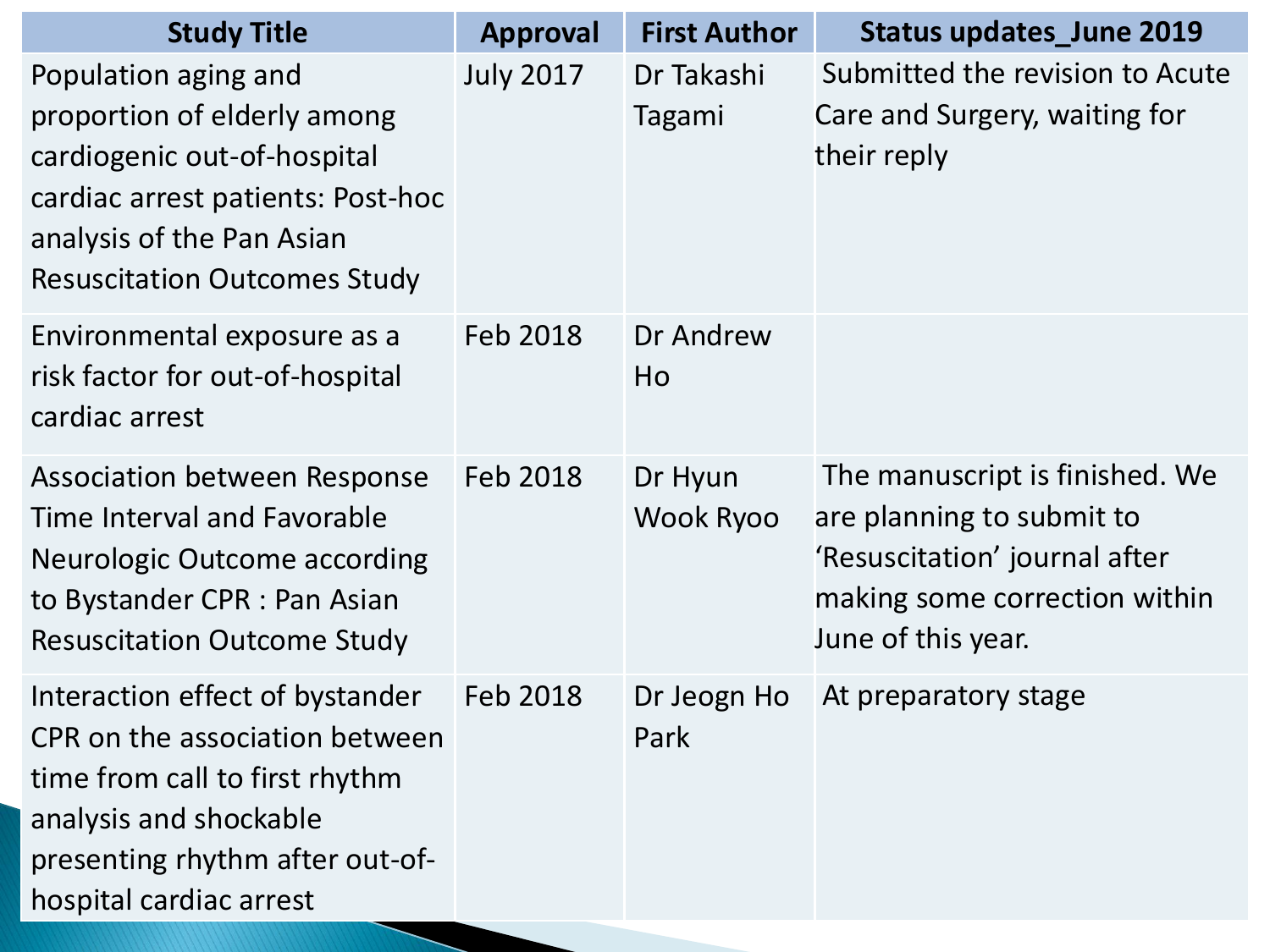| <b>Study Title</b>                                                                                                                                                                   | <b>Approval</b> | <b>First Author</b>     | <b>Status updates_June 2019</b>                                                                                                                                                                                         |
|--------------------------------------------------------------------------------------------------------------------------------------------------------------------------------------|-----------------|-------------------------|-------------------------------------------------------------------------------------------------------------------------------------------------------------------------------------------------------------------------|
| The influence of cancer on<br>post-resuscitation treatments<br>among out-of-hospital cardiac<br>arrest patients                                                                      | Feb 2018        | Dr Joyce<br><b>Kong</b> | Published using Korea data: Effect<br>of cancer history on post-<br>resuscitation treatments in out-of-<br>hospital cardiac arrest.<br>Resuscitation. 2019 Apr; 137:61-68<br>waiting for the next phase data<br>release |
| The effects of cancer on<br>outcomes after out-of-<br>hospital cardiac arrest                                                                                                        | Feb 2018        | Dr Joyce<br>Kong        | waiting for the next phase data<br>release                                                                                                                                                                              |
| The effect of initial ECG<br>rhythm on the association<br>between bystander cardio-<br>pulmonary resuscitation (CPR)<br>and outcomes after out-of-<br>hospital cardiac arrest (OHCA) | Feb 2018        | Dr Jung<br>Eujene       |                                                                                                                                                                                                                         |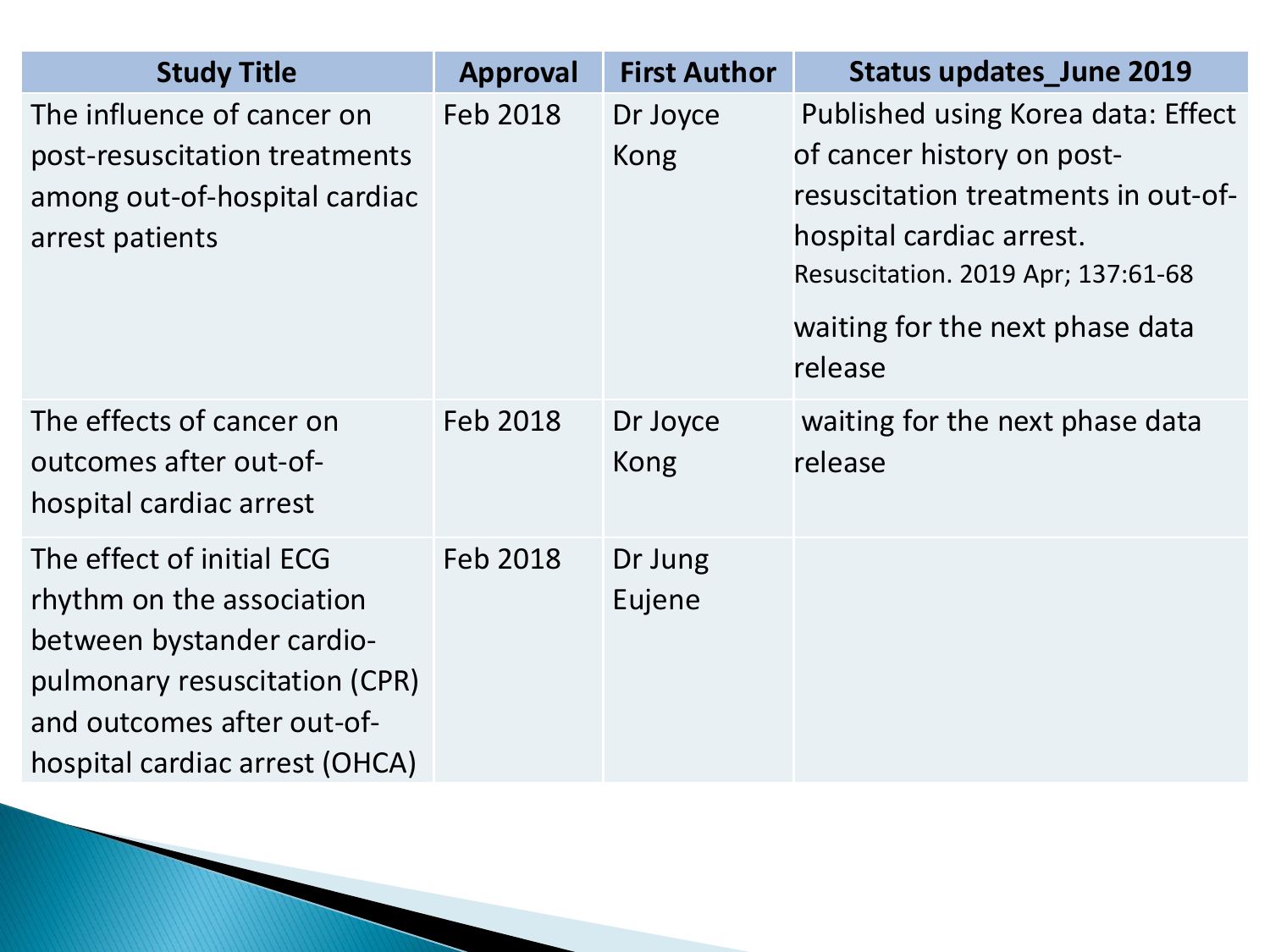| <b>Study Title</b>                                                                                                                                                                                 | <b>Approval</b> | <b>First Author</b>             | <b>Status updates_June 2019</b>                                                                                                                                                    |
|----------------------------------------------------------------------------------------------------------------------------------------------------------------------------------------------------|-----------------|---------------------------------|------------------------------------------------------------------------------------------------------------------------------------------------------------------------------------|
| Interaction effects of<br>communities and advanced<br>airway management on<br>survival after out-of-hospital<br>cardiac arrest; Multi-level<br>analysis.                                           | Feb 2018        | Dr Ki Ok Ahn                    | Manuscript: Variability of the<br>effects of prehospital advanced<br>airway management on outcome<br>among patients with out-of-<br>hospital cardiac arrest. Submitted<br>to CEEM. |
| <b>Basic versus Advanced Life</b><br>Support in Out-of-Hospital<br>Cardiac Arrest: A Retrospective<br>Study of the Pan-Asian<br><b>Resuscitation Outcomes Study</b><br>(PAROS) Registry Population | Feb 2018        | Sayed                           | Dr Mazen El- Awaiting dataset and analysis                                                                                                                                         |
| <b>Utstein Factors and Outcomes</b><br>in Traumatic Out-of-Hospital<br><b>Cardiac Arrests</b>                                                                                                      | Feb 2018        | Dr Chia Yih<br>Chong<br>Michael | Awaiting dataset and analysis                                                                                                                                                      |
| Pre-hospital Advanced Airway<br>and Survival Outcomes after<br>Paediatric Out-of-Hospital<br>Cardiac Arrests.                                                                                      | Feb 2018        | Dr Tham Lai<br>Peng             | Awaiting dataset and analysis                                                                                                                                                      |